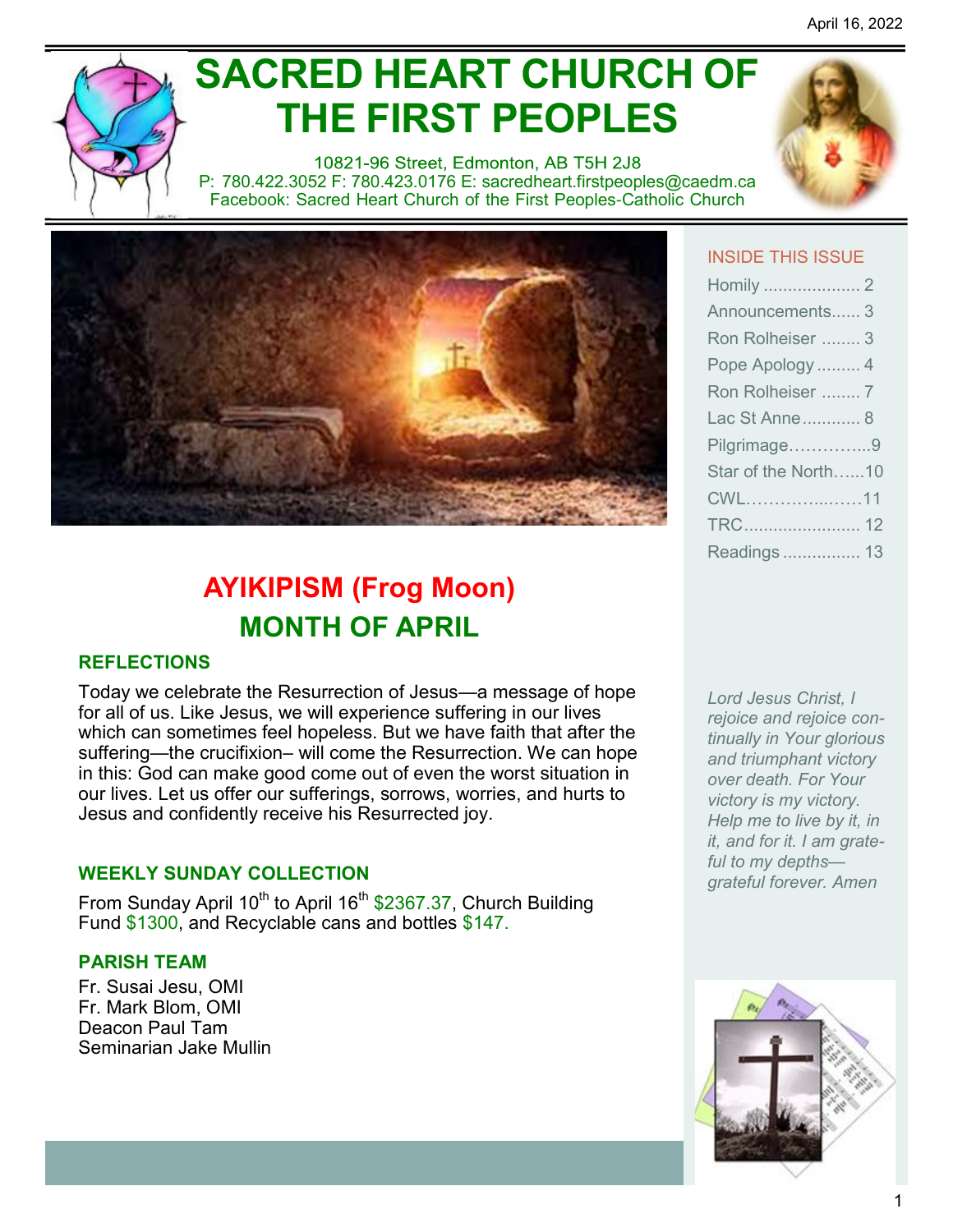### **CHARITY THE NEW LIFE OF EASTER—C** *Resiliency is the key to love—Maya Angelou* **(Acts 10:34, 36-43; Col 3:1-4; John 20:1-18)**

We know that Christ has risen from the dead because, despite all death and wounds, love exists and love continues in the world. Charity is the new life of Easter.

What is meant by that - charity is the new life of Easter?

Maya Angelou is the Black American poetess who spoke at Bill Clinton's inauguration. When she was 7 years old, she was raped by a neighbor. She told her grandmother, who called the police. Her assailant was arrested and put in prison. Criminals within prisons have their own codes and one of them is that sex offenders are themselves often tortured and killed by fellow inmates. This was the case for her attacker. Soon after his arrest he was murdered by his fellow prisoners.

Angelou's seven-year-old mind and heart, already severely traumatized by the rape, was not able to deal with this. Quite naturally, she blamed herself for this man's death. The effect of this was so severe that for the next nearly 10 years she was unable to speak. She was put into special schools, seen as handicapped, retarded, abnormal – with all that psychological and social havoc this wreaked. It is hard to imagine a more wounded and broken childhood then hers.

But she recovered, learned to speak again, and eventually has become a gifted speaker, opera singer, writer and poet. More importantly, she has become a woman of rare vibrancy, zest, graciousness, style, warmth, gratefulness, faith and love – complete with an exceptional sense of humor and delight. Looking at and listening to the Maya Angelou of today, it borders on the impossible to believe that she is the same person who endured her own childhood.

When she speaks, she tells you her secret is faith. But hers is a particular kind of faith, a faith in the resurrection. She has her own, one-line, wording for this: resiliency is the key to love.

Her faith is in contrast to an old Joan Baez, civil war song from the sixty's, called "*The Night They Drove Old Dixie Down"*. The singer is telling the story of her brother, killed in the war. It's a beautiful song, expressing a deep melancholy that is full of a noble stoicism, but contains nothing of hope. Her young brother is dead, killed senselessly in war:

He was just eighteen, proud and brave, When a Yankee laid him in his grave. I swear by the mud below my feet, You can't raise a Caine back up when it's in defeat.

Maya Angelou's story awakens in us the central truth of our faith: You can raise life back up when it's in defeat! There is resurrection and this puts all wounds and death into a completely different focus. It also calls on us to move beyond our wounds and our deaths. Resiliency is the key to love.

Stories like Maya Angelou's are proof of the resurrection, proof that the grave of Christ was empty, proof that love is more resilient than the many things that crucify it. Love and laughter go on. Charity is the new life of Easter.

I believe that Jesus is resurrected from the dead because of the many Maya Angelou's that I have met. I have experienced charity, love, forgiveness and resiliency. I was present when a woman met with her sexual abuser, communicated to him with love her feelings about what happened as a way of trying to forgive him, went on to ask him to forgive her for how she had reacted in anger and hatred toward him for many years, then gave him a hug.

Yes, I have seen the new life of Easter. In Maya's story, in our own stories, perhaps in your story, we see that dead bodies do rise from their graves, that dead voices do sing again, that abused bodies do delight again in joy, and that wounded spirits do grow strong again through forgiveness, and move on.

And that is the challenge of Easter, the challenge of the resurrection. It invites us to a new life of charity and resiliency. Faith in the resurrection is the only thing that can ultimately empower us to live beyond our crucifixions, beyond being raped, beyond being muted by wounds.

Someone once brought my attention to an Easter card which ended with the challenge: "May you leave behind you a string of empty tombs!" That is both my Easter wish and my Easter challenge for all of us. Let our wounded, muted voices begin to sing again: Christ is risen! Life is very, very good! Happy Easter!

Archbishop Emeritus Sylvain Lavoie, OMI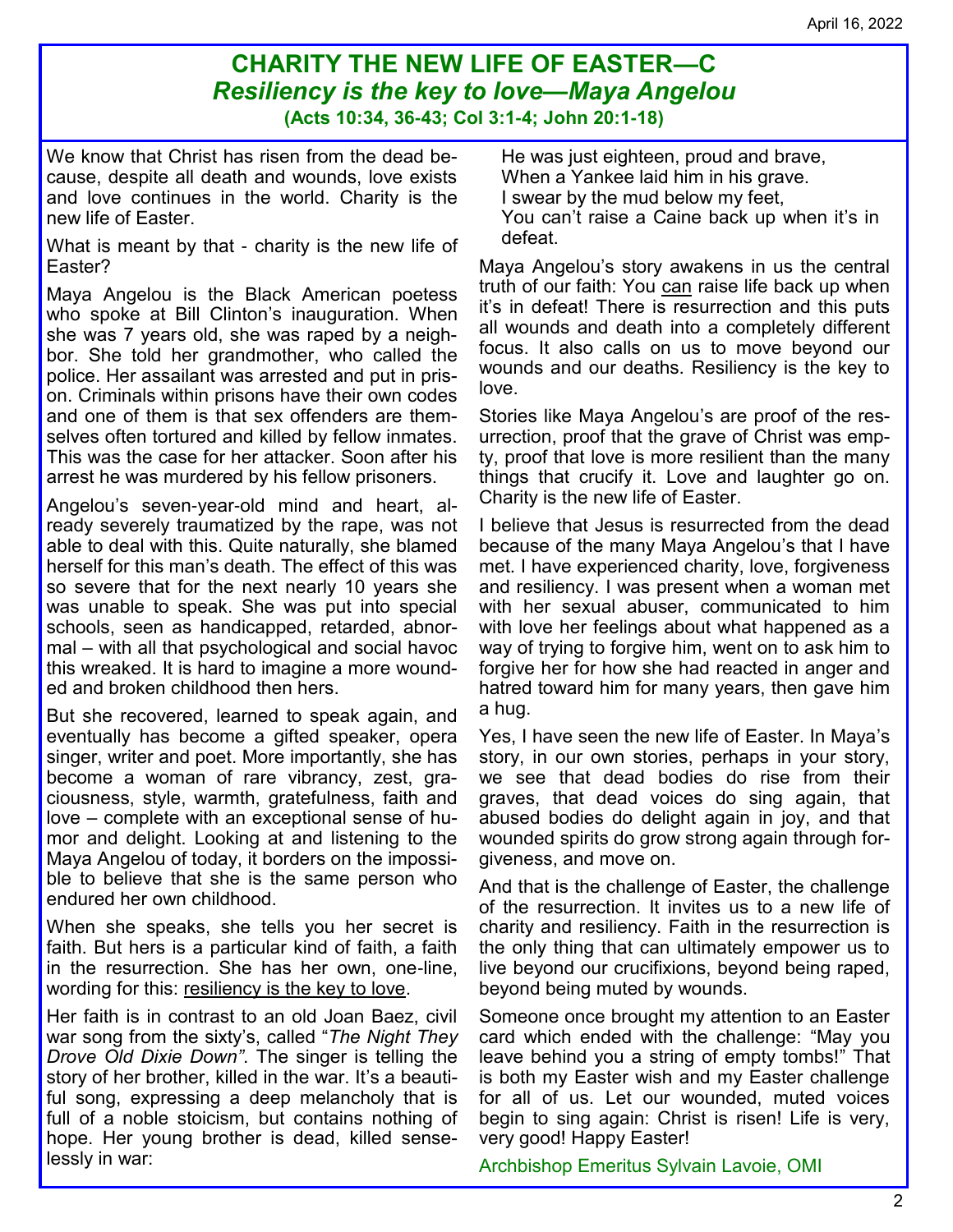

#### **Baptism Preparation**

The next Baptism Preparation Class will be on **Wednesday May 4, 2022** at 6pm in the Parish Boardroom. Please register by calling the office at 780-422-3052.

#### **BAPTISM**

Dante Martin Ryo Martin Christopher Martin

#### **DEATH**

Helen McCree

#### **Mass Schedule**

Daily Masses from Monday to Saturday at **9 am** (Live Stream)

All Sundays at **10:00 am**,

**11:30 am** (Indigenous Mass)

**4:00 pm** (Eritrean Mass) and

**7:00 pm** at Santa Maria Goretti Catholic Church and

Holy Rosary and Adoration on Fridays at **7 pm**  (Live Streaming from our Facebook)

## **EASTER AS OPENING THE DOORS OF HELL**

There is a particular line in the Apostles' Creed which is deeply rooted in the Gospels - Jesus descended to the dead, or in some versions, Jesus descended into hell.

In the Gospel of Mark, for instance, Jesus goes into morally taboo places, and takes God's light and healing there. And, for first-century Judaism, there was no place more taboo than death itself. Their belief was that human beings were created to enjoy God's presence in this life and not to die. Death was seen as an evil, the consequence of sin, an alienation from God, a place separated from heaven, with no door in between.

Hence to say that Jesus "descended to the dead" was the same as saying he "descended into hell". All the dead were considered as separated from God.

One of our major beliefs is that, by entering death, Jesus precisely entered this underworld, this Sheol, this place of separation and alienation, this "hell", and, once there, breathed out God's light and healing in the same way as, in John's Gospel, he went through doors that were locked by fear and breathed out peace and forgiveness. By going through locked doors and breathing out peace, he both descends into hell and opens the gates of heaven.

This is not something abstract, a creedal statement to be believed. It is still happening. There are many forms of death, Sheol, the underworld, hell. Suicidal depression, incurable bitterness, a wound so deep it can never heal, helplessness inside of a life-destroying addiction, a beaten and crushed spirit, an alienation too deep and longstanding to be overcome. Any of these can leave us huddled in a locked room, in some underworld, in some private hell, too weak to open the doors that lead to love and life. The gates of heaven close for many reasons.

In an ancient homily describing Jesus' descent into hell, as Jesus wakes up Adam, he says to him: I did not create you to be held a prisoner in hell. … Arise, let us leave this place!

Ron Rolheiser, San Antonio, Texas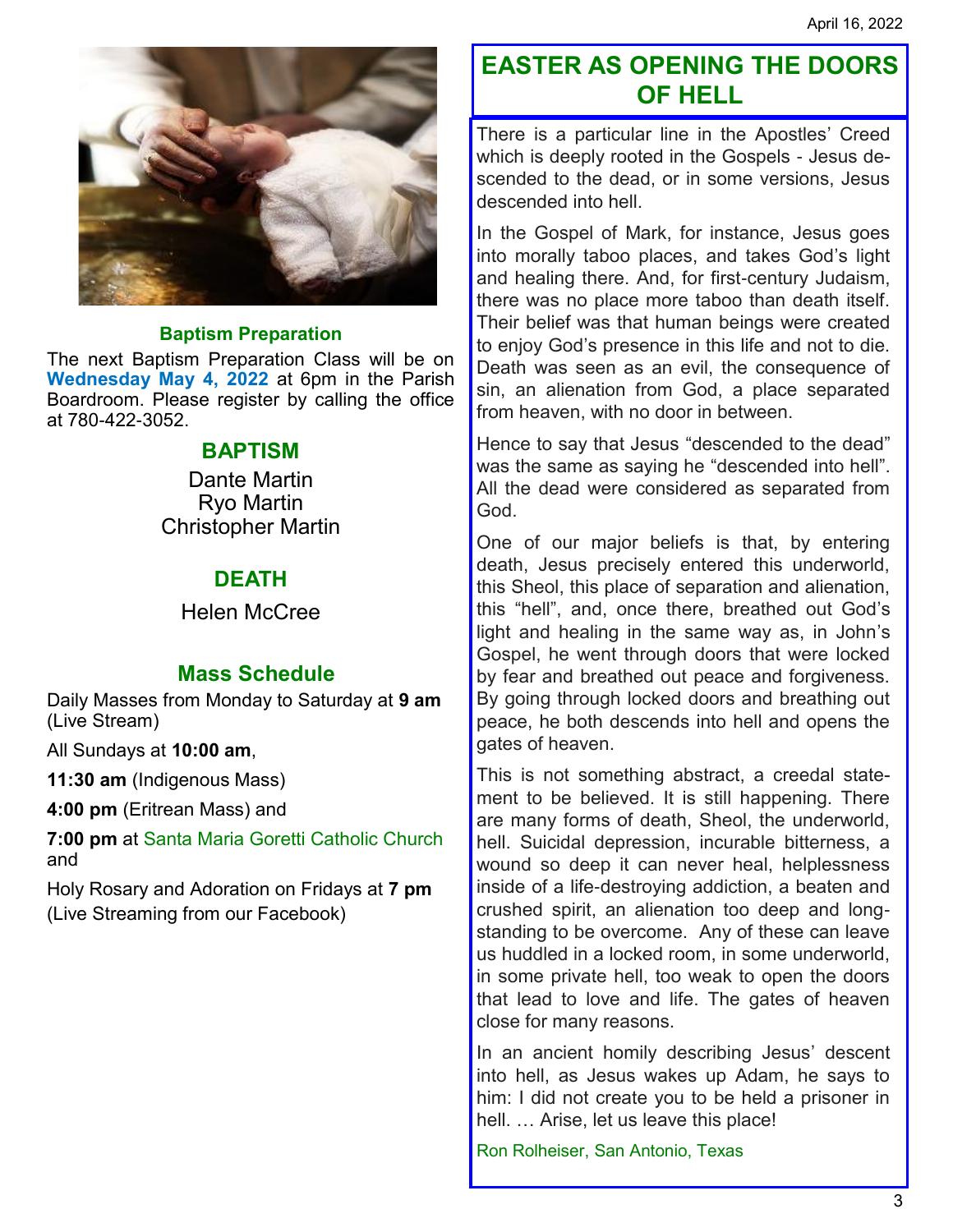# **Pope Francis apologizes to Indigenous Peoples, will come to Canada**

*In the final audience in the Clementine Hall of the Apostolic Palace in the Vatican, Pope Francis addressed to them these words:*

Dear brothers and sisters,

Good morning and welcome!

I thank Bishop Poisson for his kind words and each of you for your presence here and for the prayers that you have offered. I am grateful that you have come to Rome despite the difficulties caused by the pandemic. Over the past few days, I have listened attentively to your testimonies. I have brought them to my thoughts and prayers, and reflected on the stories you told and the situations you described. I thank you for having opened your hearts to me, and for expressing, by means of this visit, your desire for us to journey together.

I would like to take up a few of the many things that have struck me. Let me start from a saying that is part of your traditional wisdom. It is not only a turn of phrase but also a way of viewing life: "In every deliberation, we must consider the impact on the seventh generation". These are wise words, farsighted and the exact opposite of what often happens in our own day, when we run after practical and immediate goals without thinking of the future and generations yet to come. For the ties that connect the elderly and the young are essential. They must be cherished and protected, lest we lose our historical memory and our very identity. Whenever memory and identity are cherished and protected, we become more human.

In these days, a beautiful image kept coming up. You compared yourselves to the branches of a tree. Like those branches, you have spread in different directions, you have experienced various times and seasons, and you have been buffeted by powerful winds. Yet you have remained solidly anchored to your roots, which you kept strong. In this way, you have continued to bear fruit, for the branches of a tree grow high only if its roots are deep. I would like to speak of some of those fruits, which deserve to be better known and appreciated.

First, your care for the land, which you see not as a resource to be exploited, but as a gift of heaven. For you, the land preserves the memory of your ancestors who rest there; it is a vital setting

making it possible to see each individual's life as part of a greater web of relationships, with the Creator, with the human community, with all living species and with the earth, our common home. All this leads you to seek interior and exterior harmony, to show great love for the family and to possess a lively sense of community. Then too, there are the particular riches of your languages, your cultures, your traditions and your forms of art. These represent a patrimony that belongs not only to you, but to all humanity, for they are expressions of our common humanity.

Yet that tree, rich in fruit, has experienced a tragedy that you described to me in these past days: the tragedy of being *uprooted*. The chain that passed on knowledge and ways of life in union with the land was broken by a colonization that lacked respect for you, tore many of you from your vital milieu and tried to conform you to another mentality. In this way, great harm was done to your identity and your culture, many families were separated, and great numbers of children fell victim to these attempts to impose a uniformity based on the notion that progress occurs through ideological colonization, following programmes devised in offices rather than the desire to respect the life of peoples. This is something that, unfortunately, and at various levels, still happens today: ideological colonization. How many forms of political, ideological and economic colonization still exist in the world, driven by greed and thirst for profit, with little concern for peoples, their histories and traditions, and the common home of creation! Sadly, this colonial mentality remains widespread. Let us help each other, together, to overcome it.

Listening to your voices, I was able to enter into and be deeply grieved by the stories of the suffering, hardship, discrimination and various forms of abuse that some of you experienced, particularly in the residential schools. It is chilling to think of determined efforts to instil a sense of inferiority, to rob people of their cultural identity, to sever their roots, and to consider all the personal and social effects that this continues to entail: unresolved traumas that have become intergenerational traumas.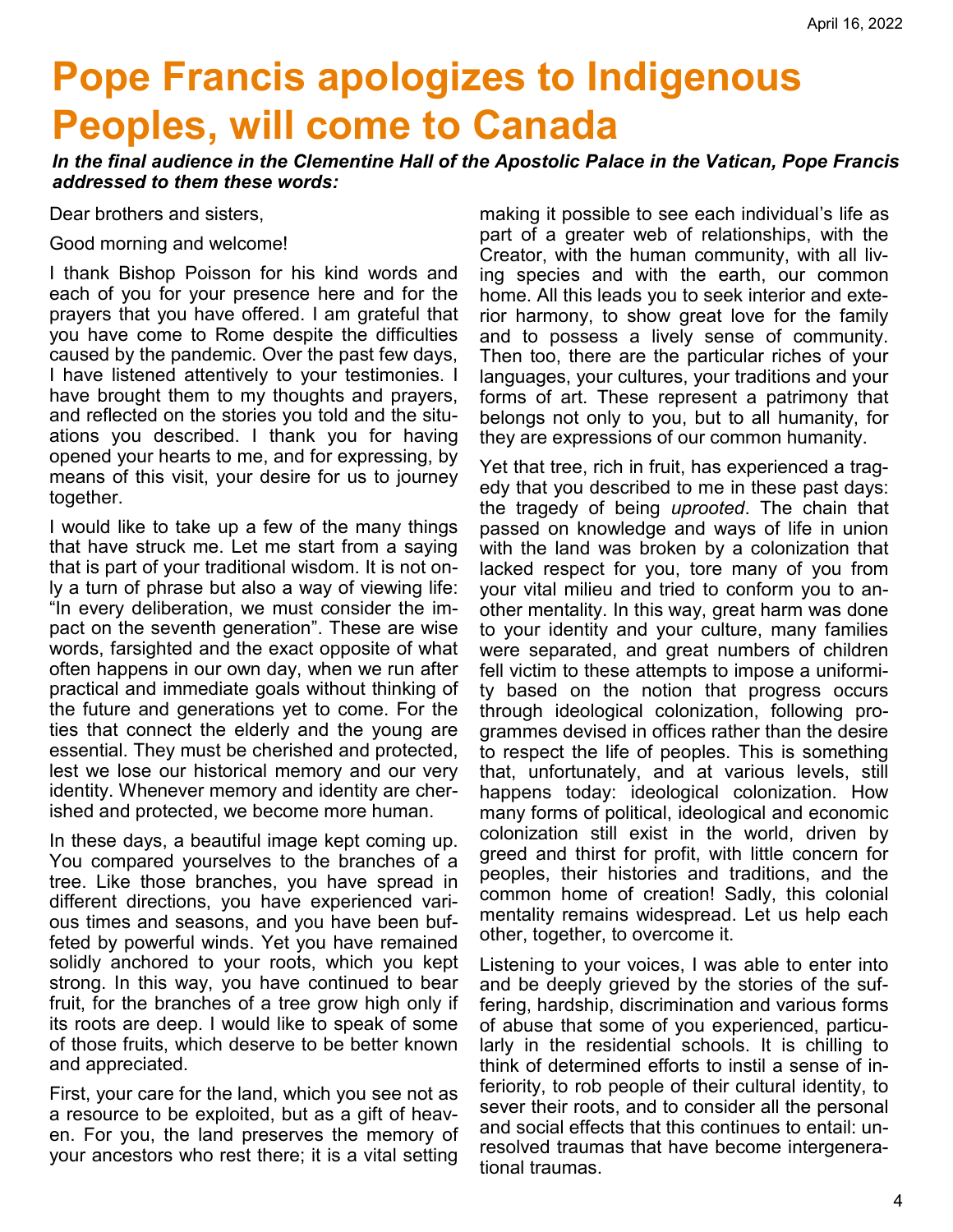All this has made me feel two things very strongly: indignation and shame. Indignation, because it is not right to accept evil and, even worse, to grow accustomed to evil, as if it were an inevitable part of the historical process. No! Without real indignation, without historical memory and without a commitment to learning from past mistakes, problems remain unresolved and keep coming back. We can see this these days in the case of war. The memory of the past must never be sacrificed at the altar of alleged progress.

I also feel shame. I have said this to you and now I say it again. I feel shame – sorrow and shame – for the role that a number of Catholics, particularly those with educational responsibilities, have had in all these things that wounded you, in the abuses you suffered and in the lack of respect shown for your identity, your culture and even your spiritual values. All these things are contrary to the Gospel of Jesus Christ. For the deplorable conduct of those members of the Catholic Church, I ask for God's forgiveness and I want to say to you with all my heart: I am very sorry. And I join my brothers, the Canadian bishops, in asking your pardon. Clearly, the content of the faith cannot be transmitted in a way contrary to the faith itself: Jesus taught us to welcome, love, serve and not judge; it is a frightening thing when, precisely in the name of the faith, counterwitness is rendered to the Gospel.

Your experiences have made me ponder anew those ever timely questions that the Creator addresses to mankind in the first pages of the Bible. After the first sin, he asks: "Where are you?" (*Gen* 3:9). Then, a few pages later, he asks another question, inseparable from the first: "Where is your brother?" (*Gen* 4:9). Where are you? Where is your brother? These are questions we should never stop asking. They are the essential questions raised by our conscience, lest we ever forget that we are here on this earth as guardians of the sacredness of life, and thus guardians of our brothers and sisters, and of all brother peoples.

At the same time, I think with gratitude of all those good and decent believers who, in the name of the faith, and with respect, love and kindness, have enriched your history with the Gospel. I think with joy, for example, of the great veneration that many of you have for Saint Anne, the grandmother of Jesus. This year I would like to be with you on those days. Today we need to re-establish the covenant between grandparents and grandchildren, between the elderly and the

young, for this is a fundamental prerequisite for the growth of unity in our human family.

Dear brothers and sisters, it is my hope that our meetings in these days will point out new paths to be pursued together, instil courage and strength, and lead to greater commitment on the local level. Any truly effective process of healing requires concrete actions. In a fraternal spirit, I encourage the Bishops and the Catholic community to continue taking steps towards the transparent search for truth and to foster healing and reconciliation. These steps are part of a journey that can favour the rediscovery and revitalization of your culture, while helping the Church to grow in love, respect and specific attention to your authentic traditions. I wish to tell you that the Church stands beside you and wants to continue journeying with you. Dialogue is the key to knowledge and sharing, and the Bishops of Canada have clearly stated their commitment to continue advancing together with you on a renewed, constructive, fruitful path, where encounters and shared projects will be of great help.

Dear friends, I have been enriched by your words and even more by your testimonies. You have brought here, to Rome, a living sense of your communities. I will be happy to benefit again from meeting you when I visit your native lands, where your families live. I won't come in the winter! So I will close by saying "Until we meet again" in Canada, where I will be able better to express to you my closeness. In the meantime, I assure you of my prayers, and upon you, your families and your communities I invoke the blessing of the Creator.

I don't want to end without saying a word to you, my brother Bishops: Thank you! Thank you for your courage. The Spirit of the Lord is revealed in humility. Before stories like the one we heard, the humiliation of the Church is fruitfulness. Thank you for your courage.

I thank all of you!

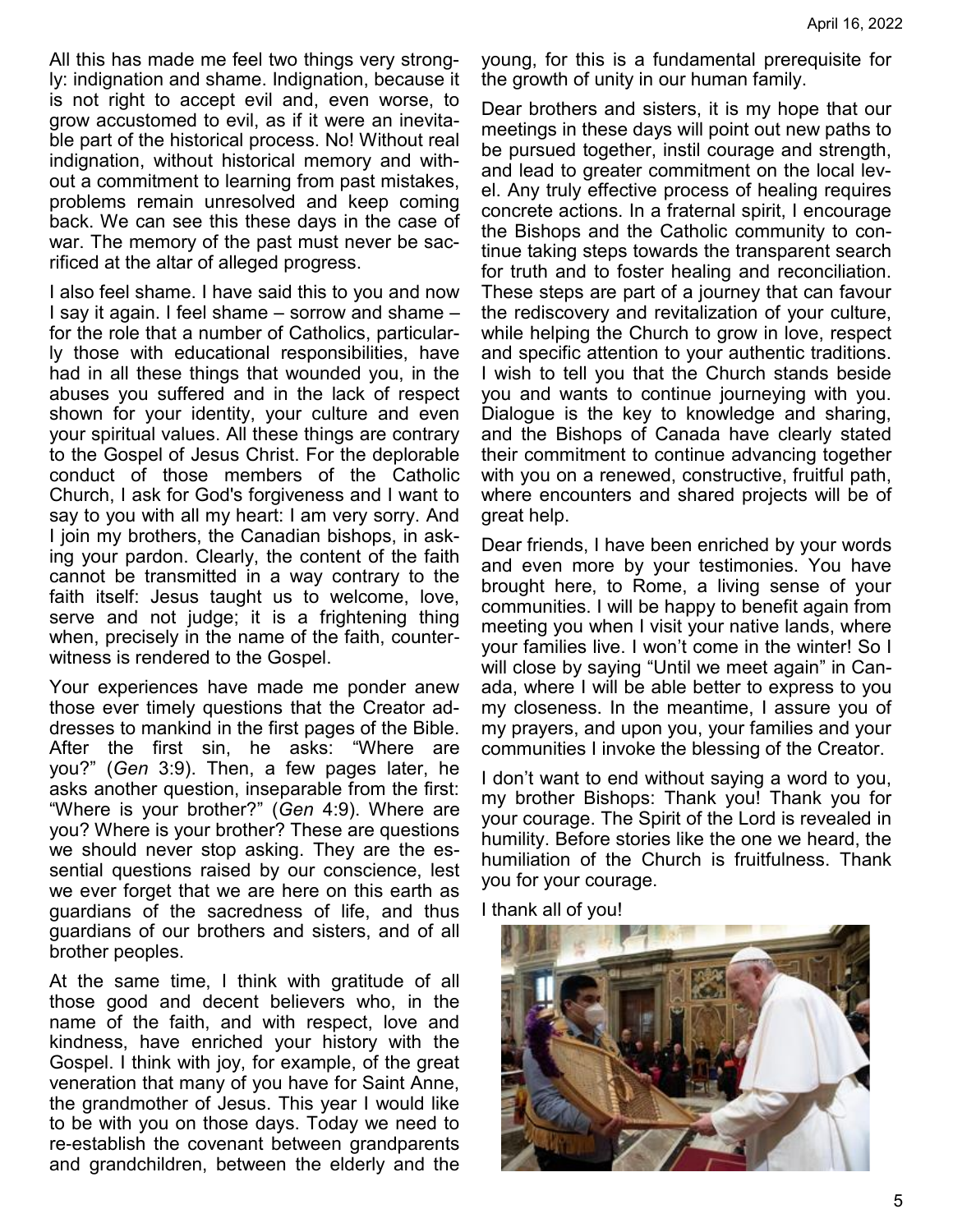INTEGRITY + COURAGE + MANLINEGS - COMMITMENT + FINELITY

# **MEN of INTEGRITY** Lead by Into the Light!

"The light shines in the darkness, and the darkness has not overcome it" John 1:5

**AB Richard Smith** 

## André Regnier

Fr. Paul Moret







# April 29-30, 2022

Holy Trinity Parish, Spruce Grove, AB

200 Boundary Road, North of Highway 16A (Between Spruce Grove and Stony Plain)

Early-Bird Registration: \$50/Man · \$40/Student APRIL 25" Registration: \$60/Man · \$50/Student Friday: 5:30 PM - 10 PM · Saturday: 7:30 AM - 4 PM

REGISTER ONLINE: www.catholicfamilyministries.com | 780.934.2202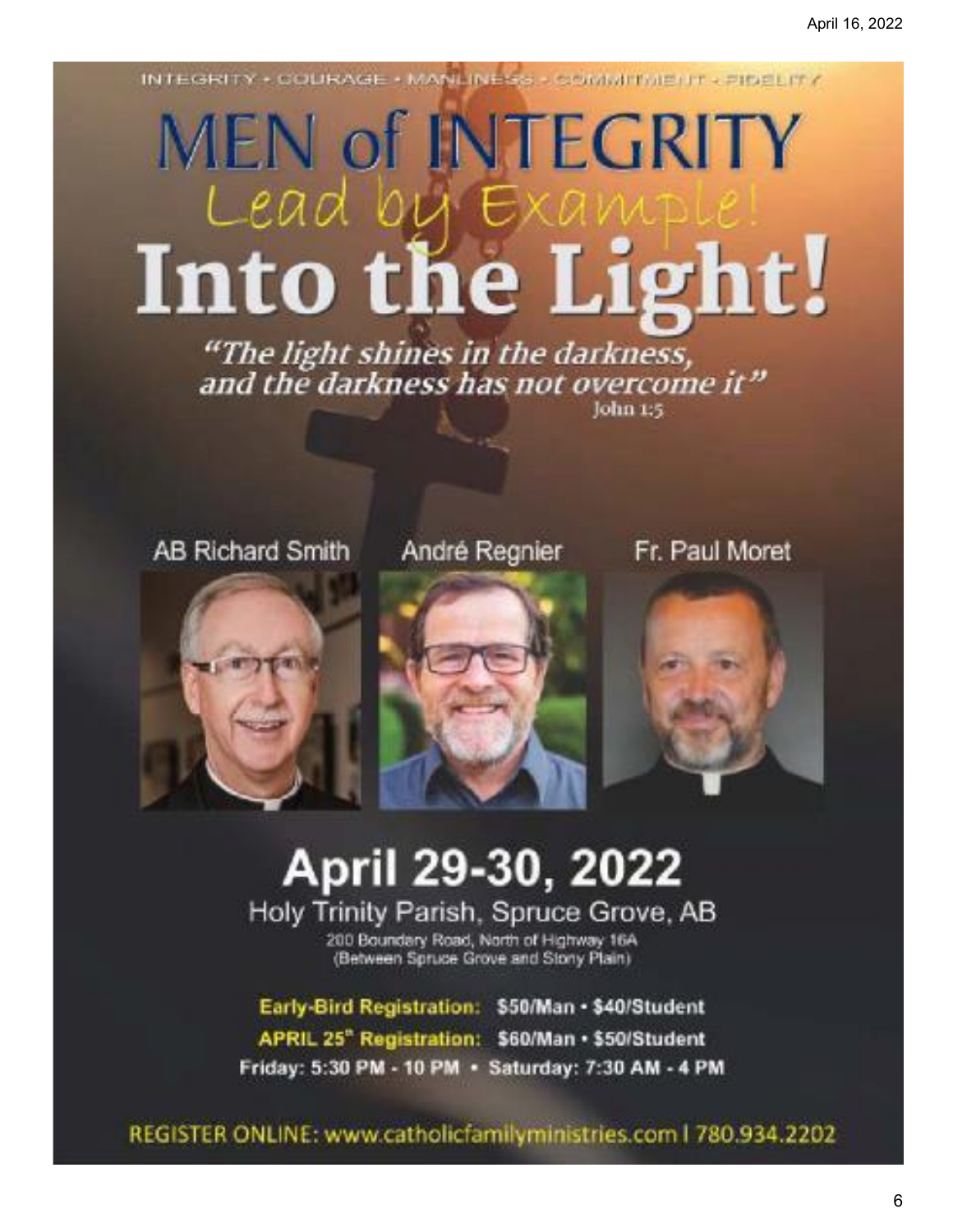## **FACING OUR TOUGH HOURS**

When we find ourselves in a situation that's causing us deep interior anguish, do we walk away, assuming that the presence of such pain is an indication that this isn't the right place for us, that something's terminally wrong here?

Or, like Jesus, do we accept to stay, saying to ourselves, our loved ones, and our God: "What shall I say, save me from this hour?"

At the very moment that Jesus was facing a humiliating death by crucifixion, the Gospel of John hints that he was offered an opportunity to escape. A delegation of Greeks, through the apostle Philip, offer Jesus an invitation to leave with them, to go to a group that would receive him and his message. So, Jesus has a choice: Endure anguish, humiliation, and death inside his own community or abandon that community for one that will accept him. What does he do? He asks himself this question: *"What shall I say, save me from this hour?"*

Although this is phrased as a question, it's an answer. Jesus is choosing to stay, to face the anguish, humiliation, and pain because he sees it as the precise fidelity, he is called to within the very dynamic of the love he is preaching. He came to earth to incarnate and teach what real love is and now, when the cost of that is humiliation and interior anguish, he knows and accepts that this is what's now being asked of him. The pain is not telling him that he's doing something wrong, is at the wrong place, or that this community is not worth this suffering. To the contrary: The pain is understood to be calling him to a deeper fidelity at the very heart of his mission and vocation. Until this moment, only words were asked of him, now he is being asked to back them up in reality; he needs to swallow hard to do it.

*What shall I say, save me from this hour?* Do we have the wisdom and the generosity to say those words when, inside our own commitments, we are challenged to endure searing interior anguish in situations that we will all find ourselves in?

Ron Rolheiser, San Antonio, Texas



# **Sacramental Preparation at Sacred Heart**

Please contact Fr. Mark through to set up time for youth and adult preparation of First Communion, First Reconciliation and Confirmation. Parents or guardians must accompany children for the classes. Candidates can receive their first communion and confirmation at a Sunday Mass of their choice. Contact Fr. Mark through the office, 780-422 -3052.

Now is my soul troubled; and what shall I say? Father, save me from this hour: but for this cause came I to this hour. John 12:27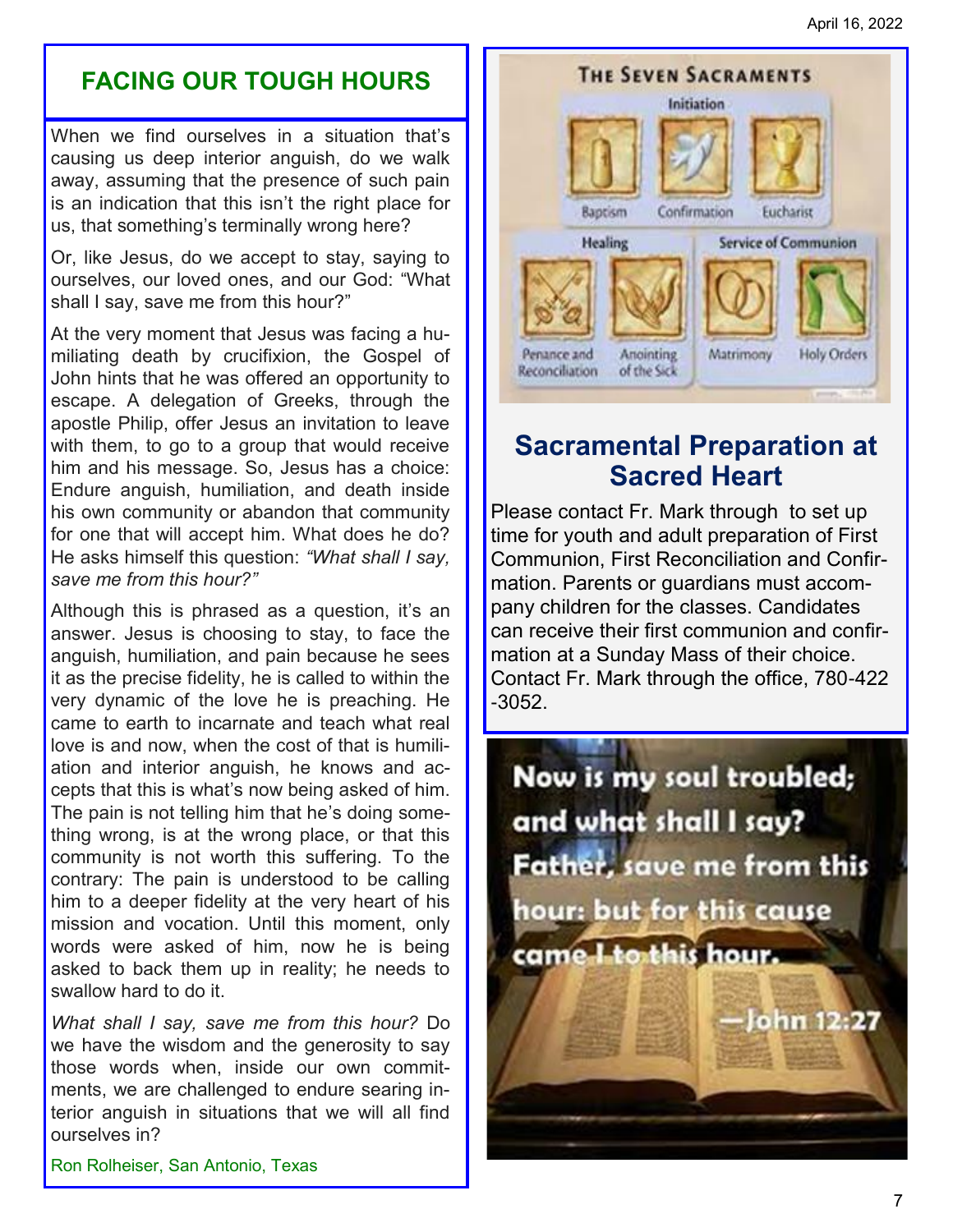# **You're invited to the 2022**





# **SACRED HEART CHURCH OF THE FIRST PEOPLES**



# **Join us in person from July 25th-28th**

**For more information go to https://lacsteannepilgrimage.ca/**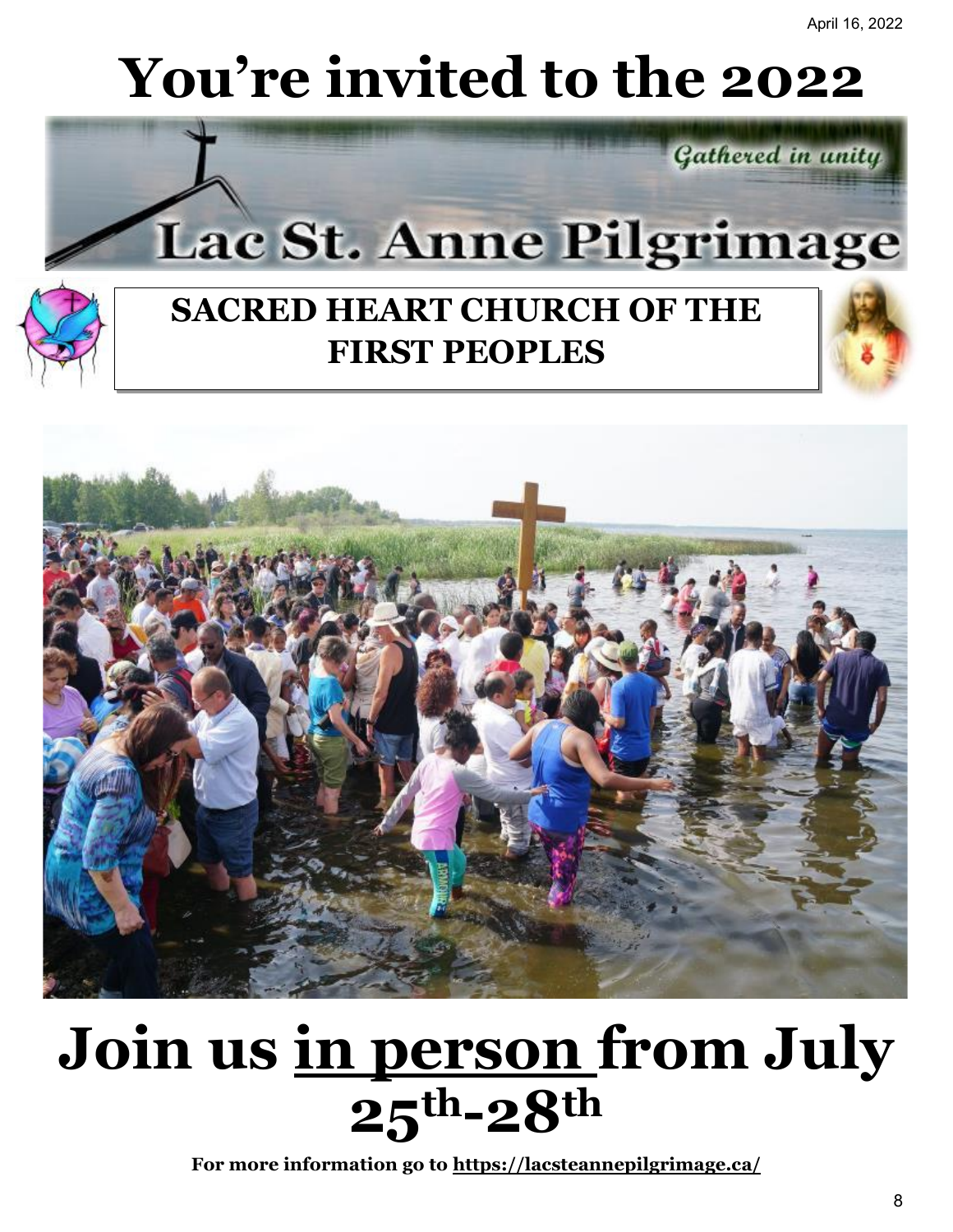# **WALK WHERE JESUS WALKED**

*Are you wanting to go on a pilgrimage but not sure what to expect and experience?* 

We invite you to join our HOLY LAND ONLINE INFOR-MATION SESSION on **April 20th** from 6pm - 730 pm MST. The online session will be via zoom.

On November 15 - 22, 2022, Archbishop Emeritus Sylvain Lavoie, OMI and Father Susai Jesu, OMI are leading a group on a pilgrimage to the Holy Land , the land of the Bible, the land where Jesus Himself walked, transforming hearts and lives.

In the free info session, we will share with you the Holy Land experience, where you will see the different holy sites where Jesus walked, lived, healed many and where He rose from the dead and hear the stories of the pilgrims who have been there.

To join the session:

- 1. Download the zoom app on your computer/ iPad/ phone.
- 2. Click on Join the Meeting
- 3. Enter meeting ID
- 4. Join Zoom Meeting ID: 880 8649 1492

We are looking forward to seeing you then!





*For I was hungry, and you gave Me something to eat; I was thirsty, and you gave Me something to drink; I was a stranger, and you invited Me in;* Matthew 25:35

On the First Sundays of the month food will be collected at Masses. This food is given to the needy who come to our door. Many other parishes have been doing this and they give to us. As we make this a practice, our Sunday Eucharistic becomes more complete.

Thanks to the donations from many people and other parishes, our pantry shelves are looking better. We have recently found out many homeless are living in tents and able to store some food. We are looking for food items, such as canned meat with pull-top, instant KD, instant rice and instant soup, where water can be added to make a meal. This will allow us to feed the people most in need.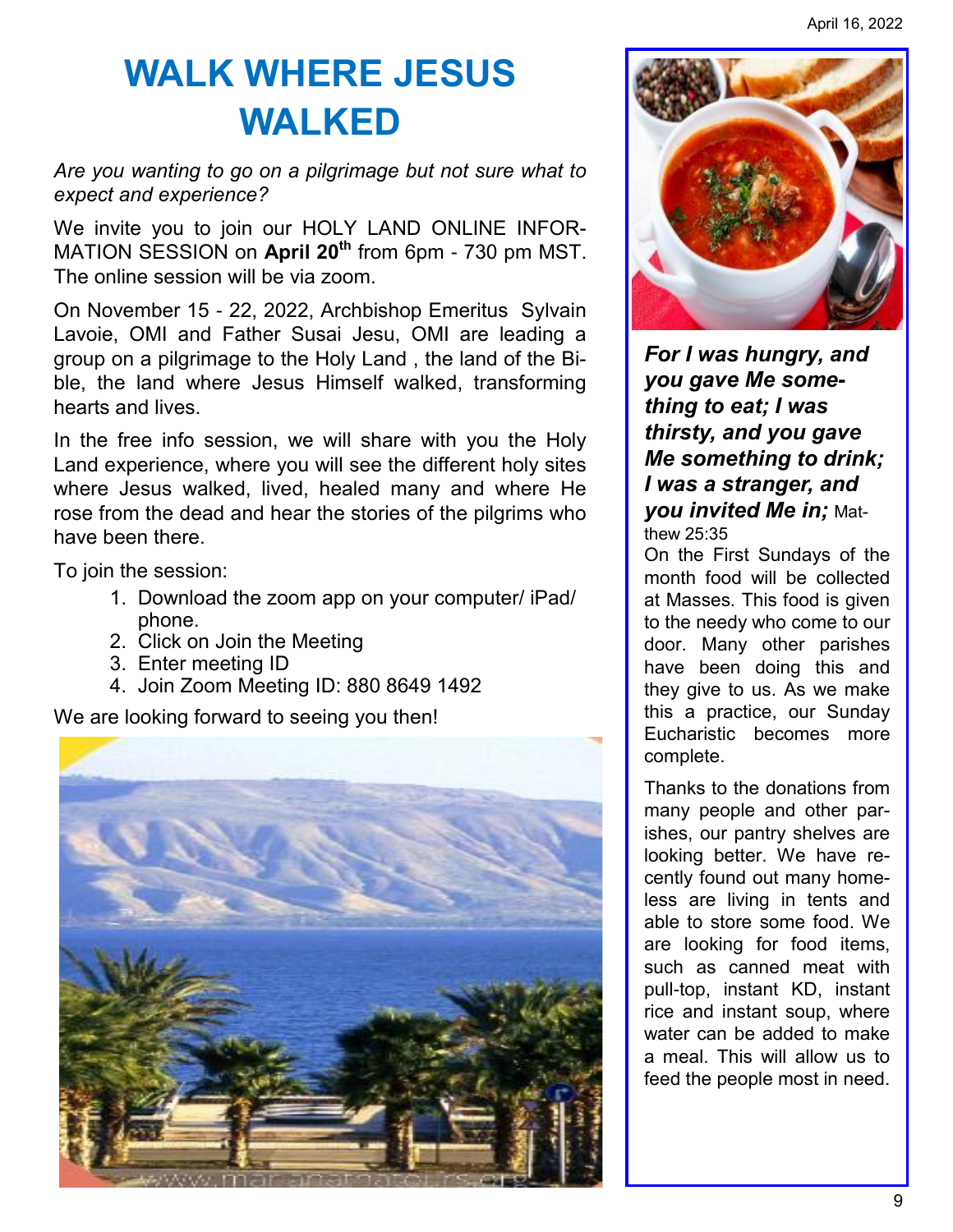

# **STAR OF THE NORTH RETREAT CENTRE UP-COMING EVENTS**

**[www.starofthenorth.ca,](http://www.starofthenorth.ca/) 780-459-5511**

**Together We Heal** Join the dialogue circle as we continue to walk humbly with our Creator toward healing and reconciliation. Our special guests are Gary Gagnon and Archie Arcand with perspectives on the recent delegation to Rome. Thursday, April 21 at 7:00 pm (MT). By donation. Phone 780-459-5511 or register at [www.starofthenorth.ca/listening](http://www.starofthenorth.ca/listening)

**Spanish Retreat – April 22-24** Is it possible to live as resurrected people now? If you have connection to Spanish speakers in your parish or community, please consider inviting (or sponsoring) them to participate in this Easter retreat with Sr. Mariángel Marco Teja. Please register by April 14*. Cost: Online \$90; Commuter \$180; Live-in; \$250. Phone 780 -459-5511 or register at [www.starofthenorth.ca/resurreccion](http://www.starofthenorth.ca/resurreccion)*

**Food & Faith: Cultivating an Appetite for Change** is the final public lecture in our *Climate Hope Speaker Series.* The Bible is a book about food; come discover a robust food ethic in scripture. Join us for an in-person or online evening Roy Berkenbosch, founding director of the Micah Centre at The King's University. Saturday, February 26 at 7:00 pm. Open to the public by donation. Phone 780 -459-5511 or register at [www.starofthenorth.ca/climate-hope](http://www.starofthenorth.ca/climate-hope)

**Holy Ground: The Spiritual Act of Growing & Sharing Food** is a series of outdoor urban gardening evenings with Clinton Porritt, combining ritual & reflection with hands-on good gardening practices and education around issues such as creation care and food security. 8 Wednesdays from 6:30 to 8:00 pm, May 4 to June 22. Cost: \$120. Phone 780-459-5511 or register at [www.starofthenorth.ca/holy-ground](http://www.starofthenorth.ca/holy-ground)

**Bereavement Support Group—Starting May 10** Join Wanda Lehman in a safe environment for those who are bereaved; to share stories, gain support through one another, and learn strategies to assist with issues with your personal grief journey. 8 Tuesdays from 1:30 to 3:00 pm, May 10 to June 28. Cost: \$120. Phone 780-459-5511 or register at [www.starofthenorth.ca/](http://www.starofthenorth.ca/bereavement) [bereavement](http://www.starofthenorth.ca/bereavement)

Special thanks to all of our donors from this week. Without your support, our Church rebuild would not be possible: Basuric Dunphy Société des Missions Étrangères McCree **\$685,559.54 \$2,000,000.00 Sacred Heart Church Fund Raise Campaign - Funds Received 34.21%**

Achieved Target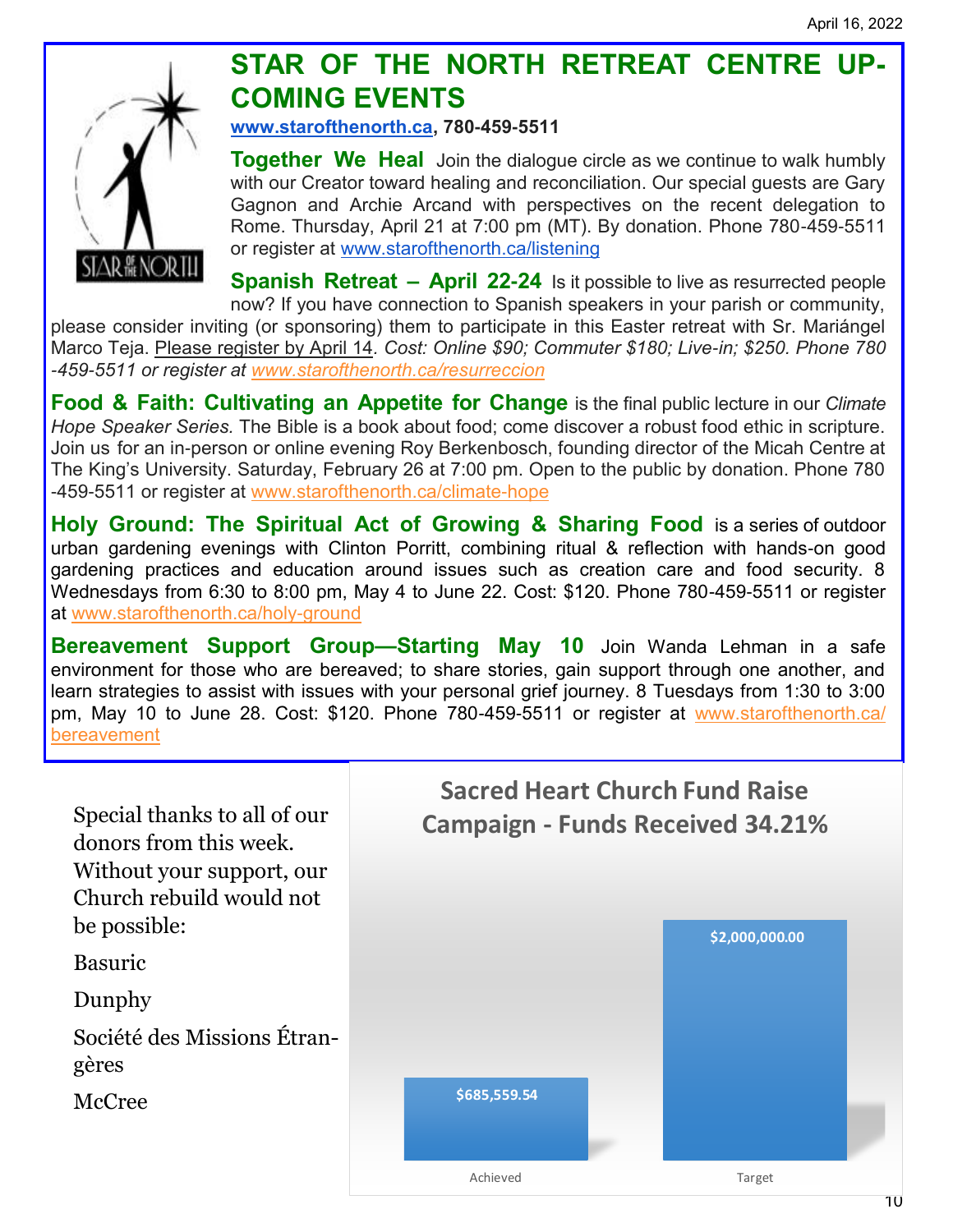

Novena for the Feast of Our Lady of Good Counsel: April 26

A few weeks ago, the story of Our Lady of Good Counsel was presented in this column. As her feast day approaches, there is a novena that can be prayed for Our Lady's intercession.

First, what is a novena? According to the Catholic Encyclopaedia (newadvent.org), it is a nine days' private or public devotion in the Catholic Church to obtain special graces. Furthermore, "the novena of prayer is thus a kind of prayer which includes in it, so to speak, as a pledge of being heard, confidence and perseverance, two most important qualities of efficacious prayer" (newadvent.org). The usual practice involves saying the devotional prayer during the nine days leading up to the feast day.

Next, one might ask if there's a scriptural basis for this devotion. Yes, there is. After Jesus' Ascension, members of the early Church including eleven apostles, Mary, and some other disciples joined in continuous prayer. (Acts 1: 13-14). Christ Himself had expressly mentioned that the Holy Spirit would be descending (Acts 1: 5). On the day of Pentecost, the traditional Jewish festival of Shavuot celebrated on the fiftieth day after Passover, the disciples received the Holy Spirit after having persevered in prayer for nine days. This, therefore, can serve as a model and example for every novena as it was given by Christ Himself to the Church in the first Pentecost novena ( newadvent.org).

Finally, here's the novena, written in by Pope Piux XII in 1953, that can be prayed from April 17 to April 25 for nine consecutive days leading up to the Feast of Our Lady of Good Counsel on April 26:

Holy Virgin, moved by the painful uncertainty we experience in seeking and acquiring the true and the good, we cast ourselves at thy feet and invoke thee under the sweet title of Mother of Good Counsel.

We beseech thee: come to our aid at this moment in our worldly sojourn when the twin darkness of error and of evil plot our ruin by leading minds and hearts astray.

Seat of Wisdom and Star of the Sea, enlighten the victims of doubt and of error, so that they may not be seduced by evil masquerading as good; strengthen them against the hostile and corrupting forces of passion and of sin.

Mother of Good Counsel, obtain for us our most urgent need (say your intention here) and secure for us from thy Divine Son the love of virtue and the strength to choose, in doubtful and difficult situations, the course agreeable to our salvation.

Supported by thy hand we shall thus journey without harm along the paths taught to us by the word and example of Jesus our Saviour, following the Sun of Truth and Justice in freedom and safety across the battlefield of life under the guidance of thy maternal Star, until we come at length to the harbor of salvation to enjoy with thee unalloyed and everlasting peace. Amen

Conclude with: Our Father, Hail Mary, Glory Be…

Then three times: Our Lady of Good Counsel, pray for us.

#### Written by Judith Frank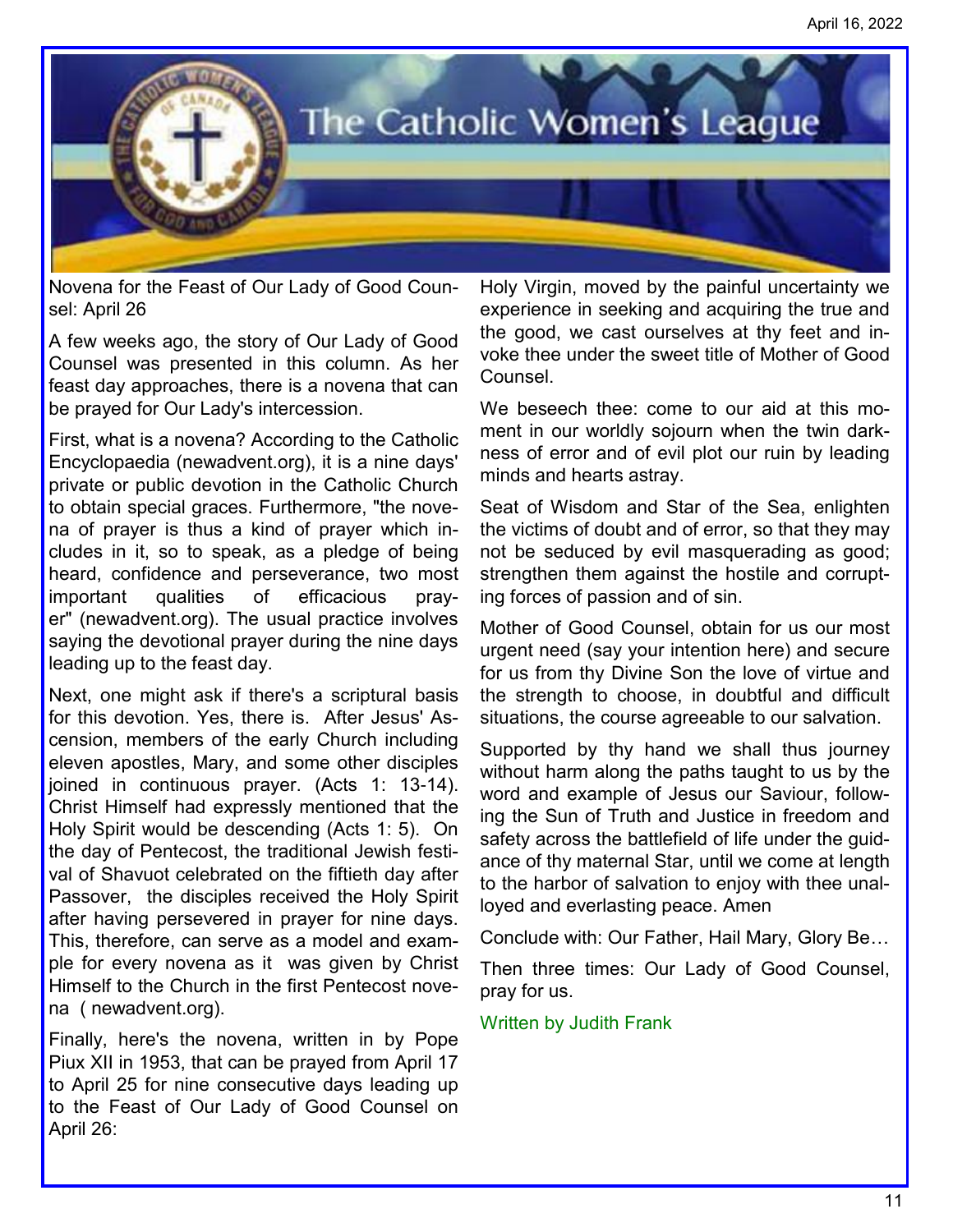April 16, 2022



#### **TRUTH AND RECONCILIATION COM-MISSION**

**Call to Action nº 40:** "We call on all levels of government, in collaboration with Aboriginal people, to create adequately funded and accessible Aboriginal-specific victim programs and services with appropriate evaluation mechanisms."

• **We pray for the creation of adequately funded and accessible Aboriginalspecific victim programs and services .**



### **MISSING AND MURDERED INDIGE-NOUS WOMEN AND GIRLS REPORT**

**Call for Justice nº 1.9:** We call upon all governments to develop laws, policies, and public education campaigns to challenge the acceptance and normalization of violence .

• **We pray for the development of laws, policies, and public education campaigns to challenge the acceptance and normalization of violence**



# **Prayer for Missing and Murdered Indigenous Women and Girls**

Creator God, we pray for Honesty. May those who have information about the whereabouts of these women and girls be moved to share it.

Creator God, we pray for Humility. Give Canadians the humility to open their hearts to hear stories from this country that are not celebratory; stories of colonization, racism, and marginalization.hem. We pray for all those who lives are marked by trauma because of these murders and disappearances. Hold them in love, Abba. Catch every tear that falls.

Creator God, we pray for Wisdom. May the leaders of the inquiry and all those who direct them have the wisdom that comes only from you to listen deeply and make wise recommendations, so that we may all heal together.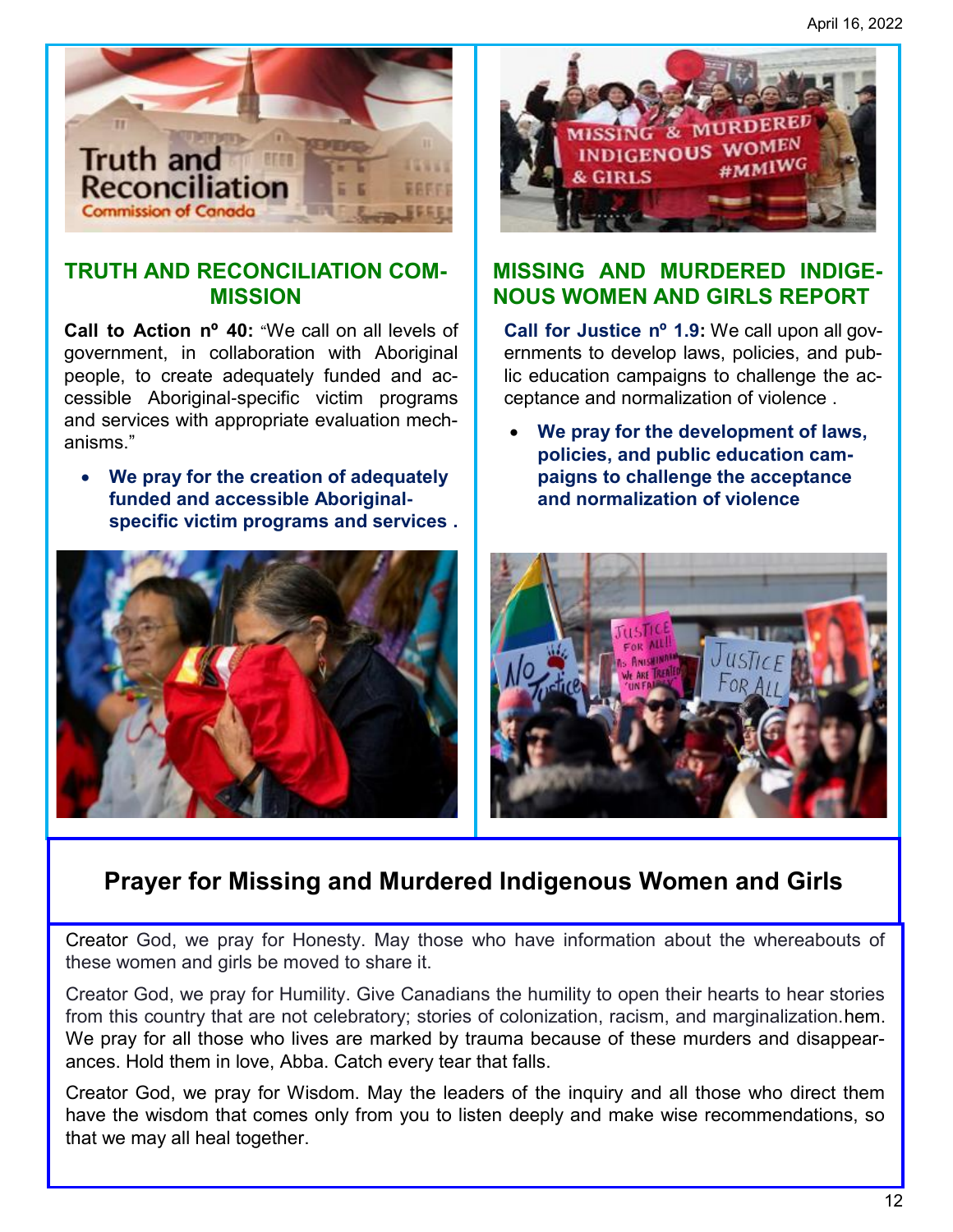### *READINGS FOR EASTER SUNDAY*

#### **FIRST READING**

#### **A reading from the Acts of the Apostles (Acts 10.34a, 37-43)**

Peter began to speak: "You know the message that spread throughout Judea, beginning in Galilee after the baptism that John announced: how God anointed Jesus of Nazareth with the Holy Spirit and with power; how he went about doing good and healing all who were oppressed by the devil, for God was with him.

"We are witnesses to all that he did both in Judea and in Jerusalem. They put him to death by hanging him on a tree; but God raised him on the third day and allowed him to appear, not to all the people but to us who were chosen by God as witnesses, and who ate and drank with him after he rose from the dead

"He commanded us to preach to the people and to testify that he is the one ordained by God as judge of the living and the dead. All the Prophets testify about him that everyone who believes in him receives forgiveness of sins through his name."

#### **Thanks be to God**.

#### **RESPONSORIAL PSALM (Psalm 118)**

#### **Response: This is the day the Lord has made; let us rejoice and be glad.**

O give thanks to the Lord, for he is good; his steadfast love endures forever. Let Israel say, "His steadfast love endures forever." R.

"The right hand of the Lord is exalted; the right hand of the Lord does valiantly." I shall not die, but I shall live, and recount the deeds of the Lord. R.

The stone that the builders rejected has become the chief cornerstone. This is the Lord's doing; it is marvellous in our eyes. R.

#### **SECOND READING**

#### **A reading from the letter to the Colossians (Colossians 3.1-4)**

Brothers and sisters: If you have been raised with Christ, seek the things that are above, where Christ is, seated at the right hand of God. Set your minds on things that are above, not on things that are on earth, for you have died, and your life is hidden with Christ in God. When Christ who is your life is revealed, then you also will be revealed with him in glory.

#### **Thanks be to God**

#### **GOSPEL ACCLAMATION**

#### **Alleluia. Alleluia.**

Christ, our Paschal Lamb, has be sacrificed; let us feast with joy in the Lord.

#### **Alleluia.**

#### **GOSPEL READING**

#### **A reading from the Gospel according to John (John 20.1-9)**

Early on the first day of the week, while it was still dark, Mary Magdalene came to the tomb and saw that the stone had been removed from the tomb. So she ran and went to Simon Peter and the other disciple, the one whom Jesus loved, and said to them, "They have taken the Lord out of the tomb, and we do not know where they have laid him."

Then Peter and the other disciple set out and went toward the tomb. The two were running together, but the other disciple outran Peter and reached the tomb first. He bent down to look in and saw the linen wrappings lying there, but he did not go in.

Then Simon Peter came, following him, and went into the tomb. He saw the linen wrappings lying there, and the cloth that had been on Jesus' head, not lying with the linen wrappings but rolled up in a place by itself. Then the other disciple, who reached the tomb first, also went in, and he saw and believed; for as yet they did not understand the Scripture, that he must rise from the dead.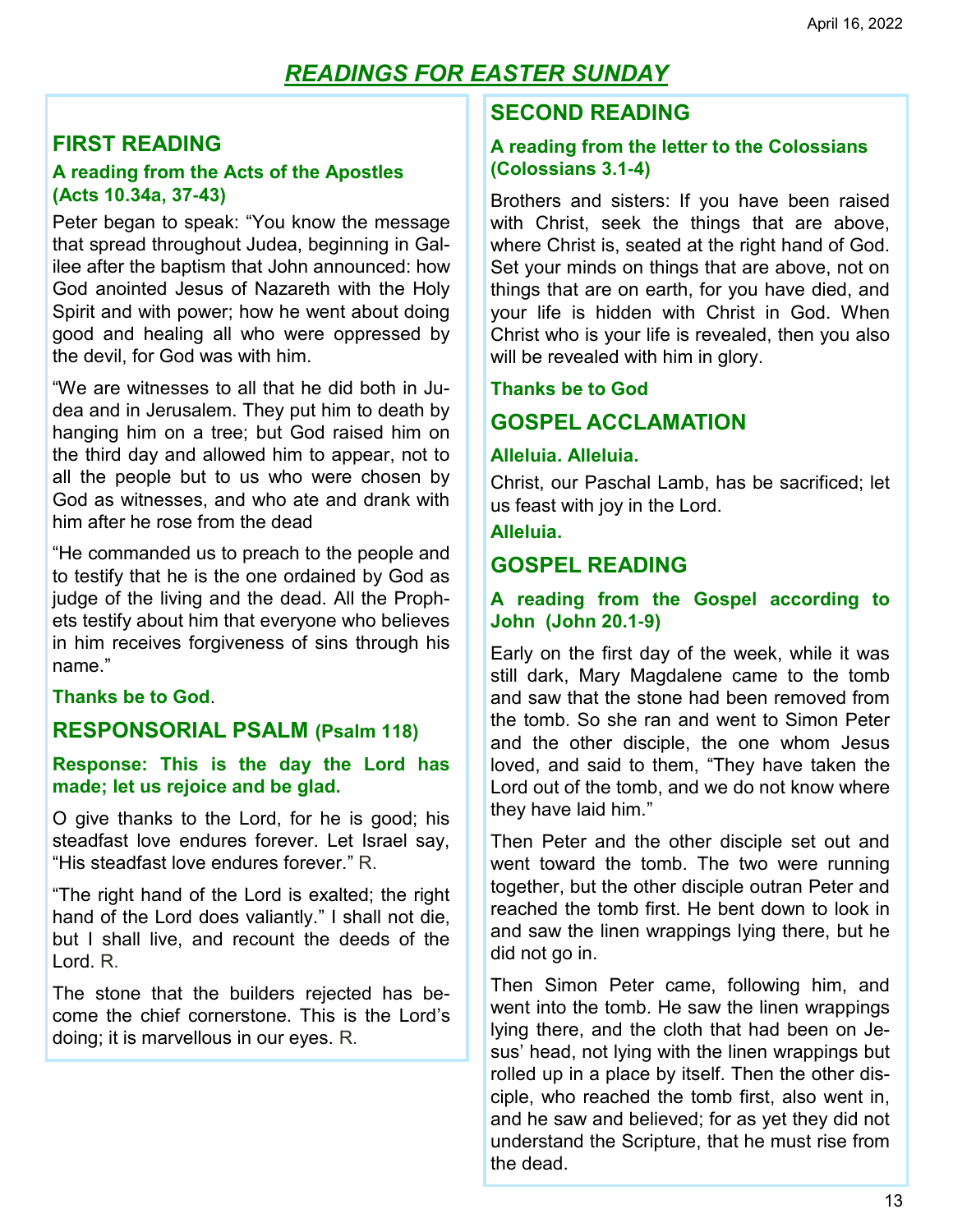## **SACRED HEART CHURCH OF THE FIRST PEOPLES**

10821-96 Street, Edmonton, AB T5H 2J8 P: 780.422.3052 F: 780.423.0176 E: [sacredheart](mailto:sacredheart.firstpeoples@caedm.ca)[.firstpeoples@caedm.ca](mailto:t.firstpeoples@caedm.ca) Facebook: Sacred Heart Church of the First Peoples-Catholic Church



Want to advertise here? Please contact the office for more info! 780-422-3052 or sacredheart. firstpeoples@caedm.ca



Our Weekly Church Bulletin Paper is Generously Donated by:

**Connelly-McKinley Funeral Homes** 780-422-2222 www.connelly-mckinley.com